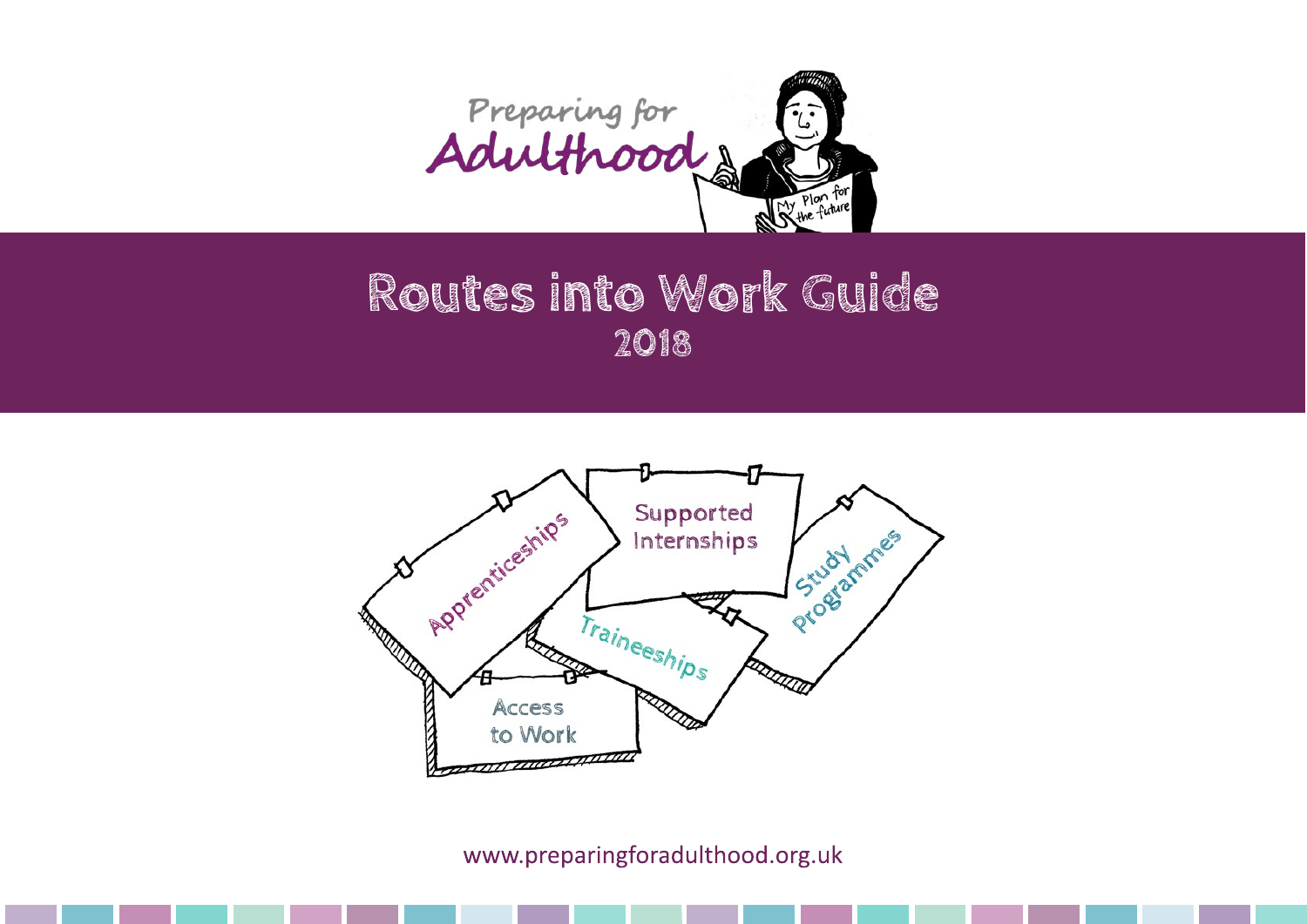# **Contents:**

| <b>Study programmes</b>       | 3          |
|-------------------------------|------------|
| <b>Supported internships</b>  | 4          |
| Traineeships                  | 5          |
| <b>Apprenticeships</b>        | 5          |
| <b>Access to Work</b>         | $\sqrt{2}$ |
| <b>Routes into Work Chart</b> | R          |

# **Routes into work...**

# **What is this guide about?**

This guide provides information about options for young people with special educational needs and disabilities (SEND) to help them move into paid employment.

# **If I have SEND, is it realistic to think about paid work?**

Absolutely. With the right opportunities, preparation and support, nearly all young people with SEND can move into employment. Paid work is good for us. It can give us financial independence, friends, and it's good for our physical and mental health. That means that all young people with SEND, and the adults who support them – including parents, teachers and tutors – need to know what choices are available. They should be thinking about the best way to prepare for paid work, based on young people's career hopes and qualifications.

# **What does the law say about staying in education?**

The law says that all young people must be in education or training until at least their 18<sup>th</sup> birthday. This might be:

- full time education in a study programme for young people over 16 (including a supported internship)
- volunteering or a paid job, with part-time study
- a traineeship
- an apprenticeship

# **How do I find out what's available in my local area?**

Every local authority must publish a 'Local Offer' – these can be found online. Local Offers should contain information about supporting young people to move into work. This includes training opportunities, apprenticeships, traineeships, supported internships and support available from supported employment services.

Local Offers should include education and training providers who have particular expertise in supporting young people with SEND. They should also include information on how young people can apply for these opportunities, or make clear where to find this information. This should include any entry requirements, including age limits and educational attainment. Schools and colleges also publish their own prospectuses, which set out what is available.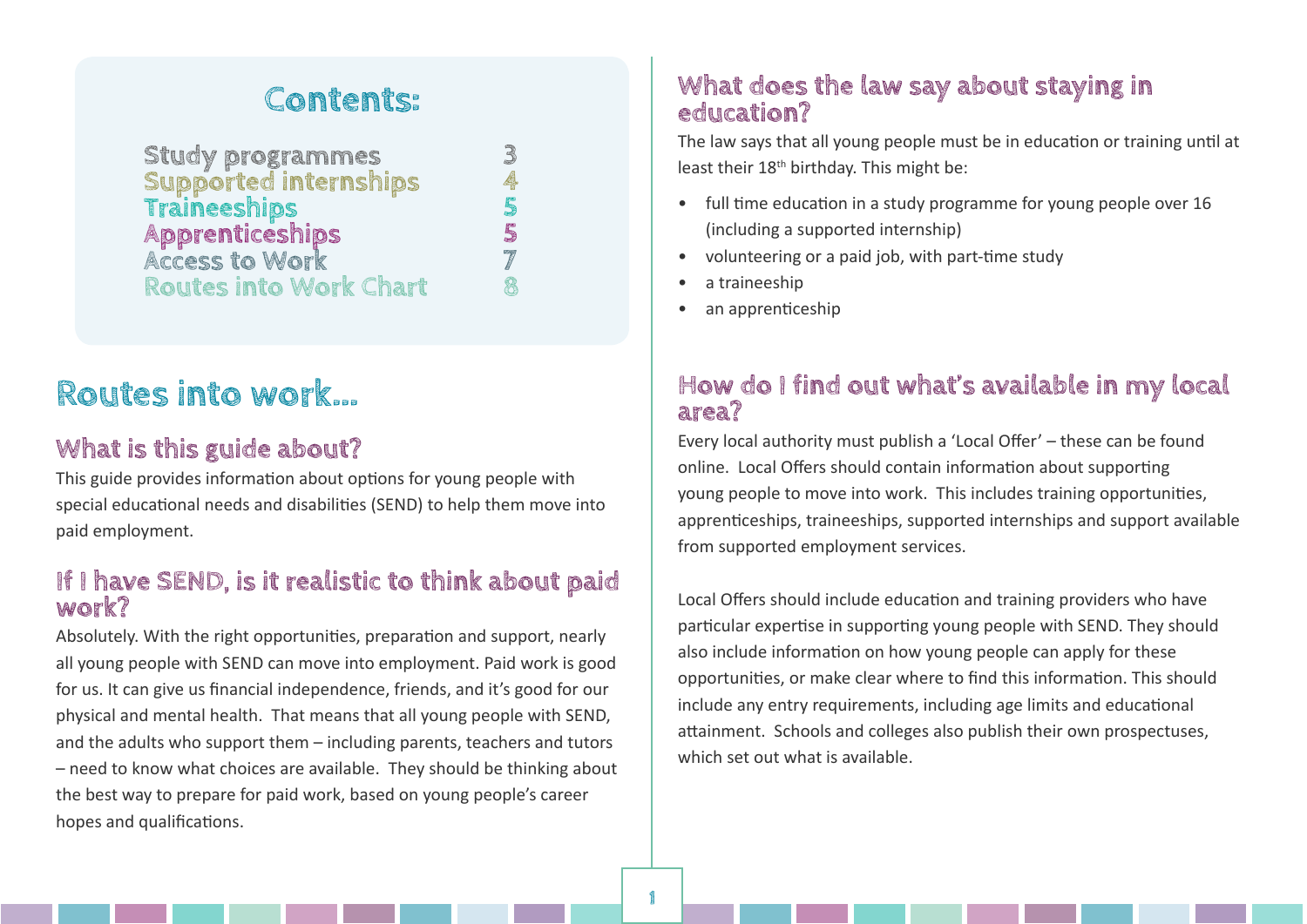# **What things mean in this document...**

# **Job Coach**

The role of a job coach is to support young people to enable them to find and learn from work placements and to make a positive progression into paid employment, even if they need high levels of support. Effective job coaching means being creative and flexible so that the person being supported gets just the right amount of support to learn the job well. Job coaches are able to recognise when and how to provide support, and when to increase, decrease or remove it.

# **Functional Skills**

Functional Skills English and maths qualifications are an alternative to English and maths GCSE. They provide the essential knowledge, skills and understanding for individuals to operate confidently, effectively and independently in life and work. An example might be: understanding how to tell the time (maths) or understanding how to read and follow a recipe or instructions for cooking (maths and English).

# **Training Provider**

These include further education colleges and independent training providers and can be in the private or voluntary sector. Some training organisations will subcontract with other organisations to provide some (or all) of their training.

#### **Their responsibilities include:**

- Identifying the right apprenticeship and recruiting an apprentice
- Developing a training plan that reflects the apprentice's needs
- Reviewing and providing feedback on the progress of an apprentice
- Provide training to support the apprentice with off-the-job learning and the knowledge elements of the programme

# **Reasonable Adjustments**

If you have a disability, employers have a duty to change their procedures and remove the barriers you face because of your disability so you can work and apply for jobs in the same way as someone who is not disabled. The Equality Act 2010 calls this the duty to make reasonable adjustments.

#### **Employer responsibilities can include:**

- changing the way things are done in the workplace
- making physical changes to the office premises
- providing extra aids or support

An example might be: somewhere for someone to stretch and rest if they have physical difficulties, or a work plan in sign or pictorial form for someone who struggles with reading.

## **A**ccess to Work

From 1st September 2013 young people who start a work placement with an employer as part of a supported internship or traineeship will be eligible to apply for Access to Work support for the work placement only.

Access to Work will fund:

- extra travel
- job coach
- costs of equipment, if appropriate
- extra support to help the smooth transition into paid employment

# **Live Independently**

Remember that independent living means living as independently as you can; it doesn't always mean living by yourself. Young people need to think about where they might like to live and what support they need in order to live as independently as possible. There may well be things that young people will never be able to do by themselves (like cooking and cleaning for example) but that doesn't mean they shouldn't have choice and control over where they live and who they live with. More information is available here: [https://www.preparingforadulthood.org.uk/downloads/independent](https://www.preparingforadulthood.org.uk/downloads/independent-living/no-place-like-home-guide.htm )[living/no-place-like-home-guide.htm](https://www.preparingforadulthood.org.uk/downloads/independent-living/no-place-like-home-guide.htm )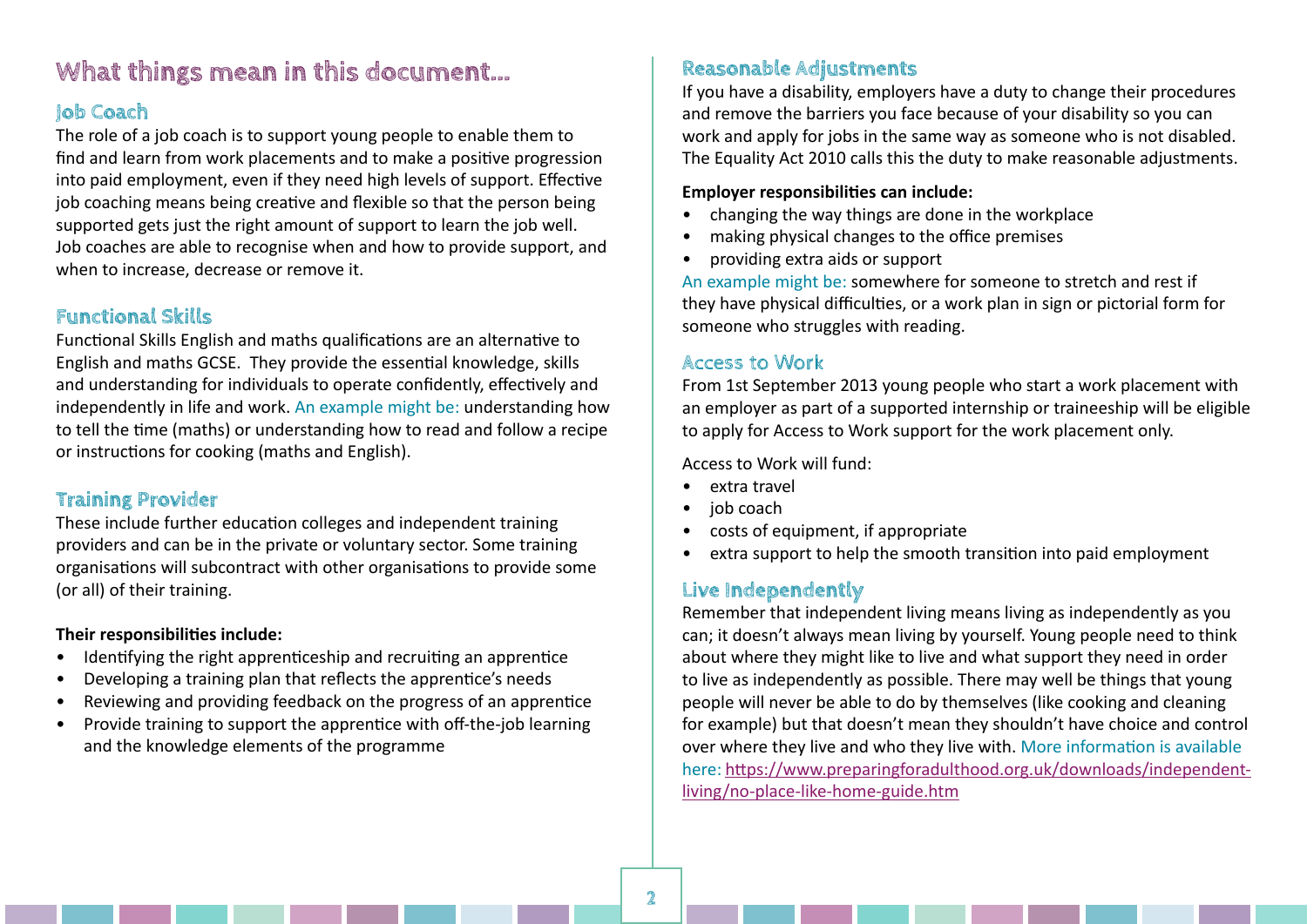# **Study programmes**

All education for 16-19 year olds is delivered as a 'study programme', which brings together the help that young people need to get a job and live independently. Study programmes include qualifications, work experience, and life skills. Having good English and maths skills is really important to employers, so young people who haven't achieved a GCSE grade C or 4 in these subjects continue to study English and maths as part of their study programme – either as a GCSE, Functional Skills or in another way that is suitable and stretching for the young person. This doesn't necessarily mean doing a qualification in English or maths.

Young people can generally access free full time education from ages 16 to 18 (finishing by age 19), or up to age 25 if they have an Education, Health and Care (EHC) plan.

All study programmes must have a 'core aim', or main focus, which should reflect what the young person wants to do when they leave school or college .

## **This can be:**

- a vocational qualification such as a BTEC (Business and Technology Education Council qualification) or NVQ (National Vocational Qualification) to prepare for work
- work experience, which can be used to gain vocational qualifications by demonstrating work-based skills
- an academic qualification like A levels

Supported internships and traineeships are types of study programme that have work experience as their core aim. An apprenticeship is a job that includes training.

#### **What qualifications do I need to begin a study programme?**

That depends on what you want to study. For some study programmes, no qualifications are needed. This can include study programmes with a work placement rather than a qualification as a 'core aim'.

As a general rule, young people wanting to study for a qualification are expected to study at a higher level than they have already achieved. Qualifications are available at all levels.

# **How do I decide what courses or qualifications to study as part of my study programme?**

Study programmes should be designed with employment as the long term goal, whether or not they include qualifications. Every young person should be given careers information, advice and guidance that will help them to choose the best courses and qualifications that mean employers will be more likely to offer them a job. This includes information about what kind of jobs exist locally, so young people can prepare for jobs that will be available to them.

Careers information, advice and guidance should also include information about what support is available, such as through Access to Work (see page 7), to help young people with SEND find and keep work.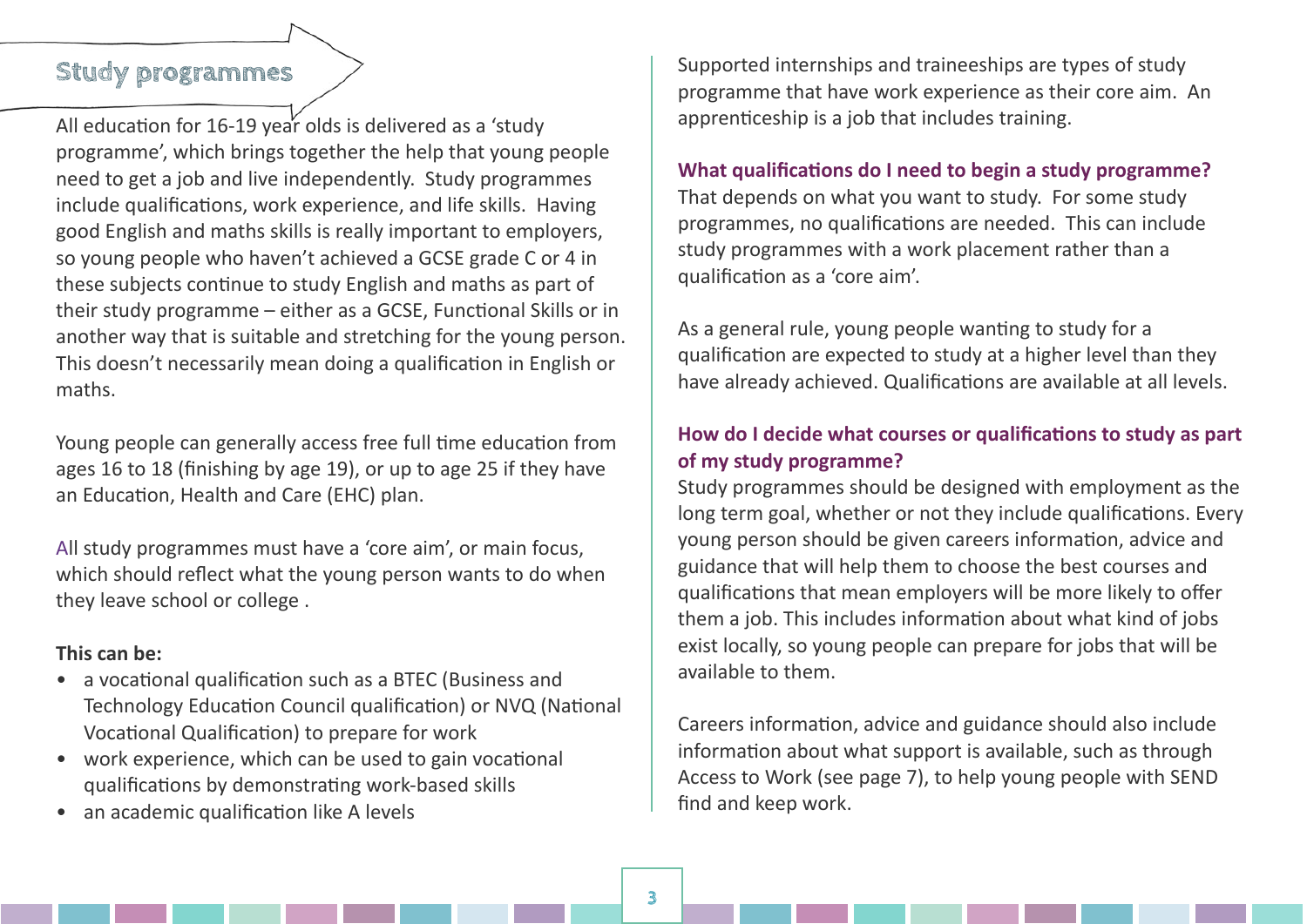For some young people, self-employment may be a good option, and a study programme can help a young person prepare for this.

#### **What additional support is available for students with SEND?**

Colleges have a legal duty to try to meet the special educational needs of young people studying with them. That includes students who do not have EHC plans. Colleges can offer different kinds of support, depending on students' needs. For example, the college might offer extra learning sessions, mental health support, occupational therapy or some technology to help the student. The college should involve the student when planning their support. If a student has an EHC plan, the support they need will be set out in their plan, including the need for a job coach.

# **Supported internships**

Supported internships are a type of study programme that helps young people aged between 16 and 24 to get a job. What makes them different is that young people do most of their learning at work, 'on the job'. A supported internship could be the right choice if you know you learn best by 'doing' (known as a 'place and train' approach) and where you need more time or support than would be available through a traineeship or apprenticeship. Previous work experience outside of school or college is also really important.

Young people and their employers will get the help they need to learn from a job coach, who will support them until they both feel confident that the young person can do the job by

themselves. The supported internship will last at least six months and young people won't get paid, but they should be ready to move into a paid job at the end because of the skills and experience they have gained. All supported internships should be personalised to the needs of the young person, and flexible so that they meet the needs of the young person and the employer.

The most important requirement for a supported internship is that the young person wants to work.

#### **What qualifications do I need to do a supported internship?**

None. Commitment, motivation and enthusiasm to work are the most important things. If young people don't have a grade C or 4 at GCSE or a Level 2 Functional Skills in English and / or maths, they will continue studying English and maths at a suitable and stretching level while they do their supported internship. They may also study for other qualifications that will help them move into work (see page 3 for information on studying for qualifications that are important to employers).

## **Do I need a statement of SEN or EHC plan to do a supported internship?**

Yes. Please speak to your tutor or SEN contact at your local authority if you think this is an option for you.

## **Where do I find out more about supported internships?:**  Follow this link: [https://www.preparingforadulthood.org.](https://www.preparingforadulthood.org.uk/downloads/supported-internships/fact-sheet-supported-internships.htm. ) [uk/downloads/supported-internships/fact-sheet-supported](https://www.preparingforadulthood.org.uk/downloads/supported-internships/fact-sheet-supported-internships.htm. )[internships.htm](https://www.preparingforadulthood.org.uk/downloads/supported-internships/fact-sheet-supported-internships.htm. )

**4**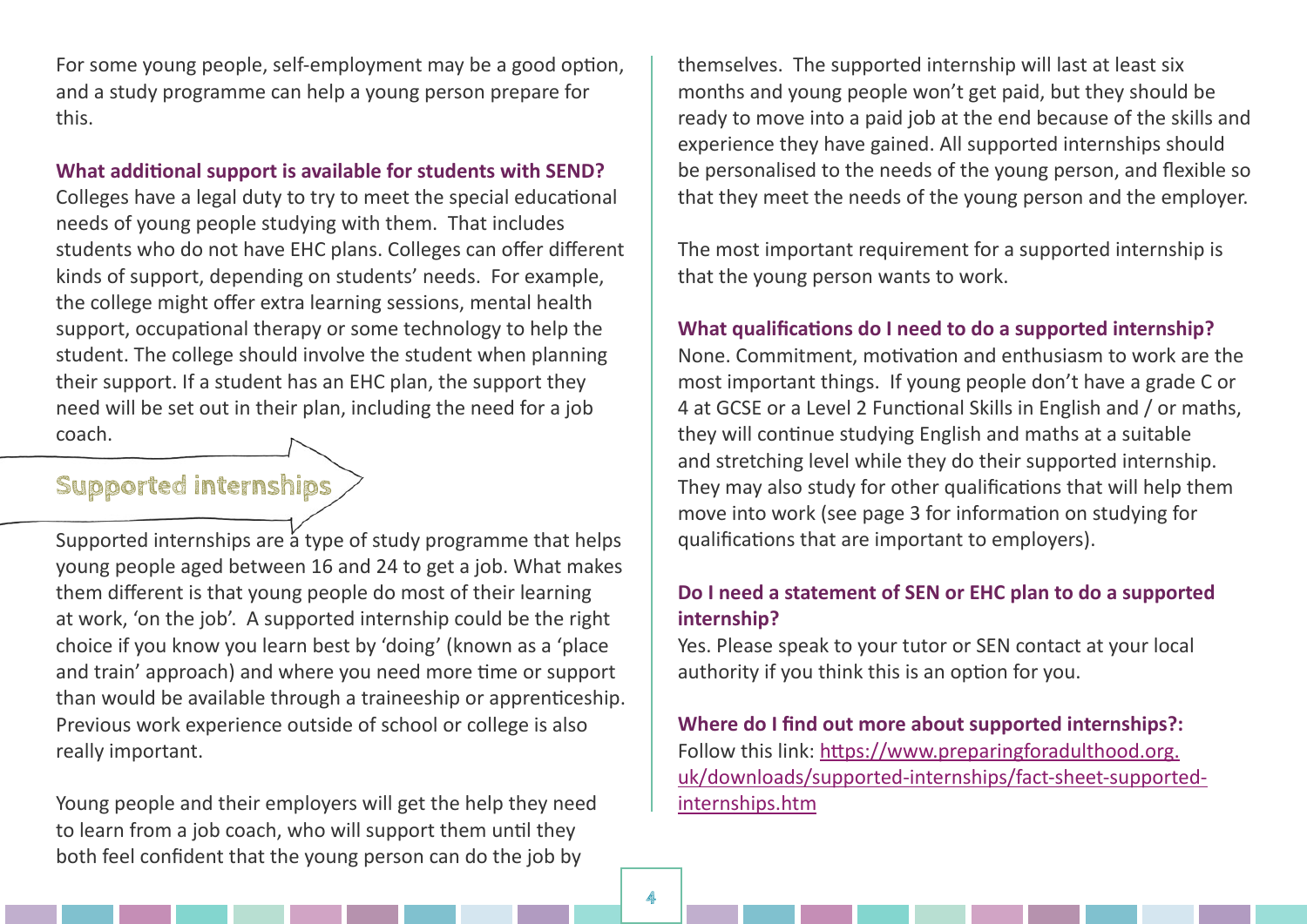# **Traineeships**

Traineeships are for young people who want to work, but who need extra help and support. They offer young people training and work experience to give them the skills and confidence to get a job or apprenticeship, alongside support to improve their maths and English. They last between six weeks and six months.

## **The three main parts of a traineeships are:**

- a work placement
- work preparation training
- English and maths where the student is still to achieve GCSEs at grade C or 4, or the Functional Skills equivalent

Colleges, training providers and employers can bring these three things together in the best way to support each young person.

# **What qualifications do I need to do a traineeship?**

Young people need to be aged between 16 and 24, qualified below Level 3 (in other words, below A level) and with limited experience of work. A traineeship could be for you if you are motivated to work, and likely to be ready to start paid work within six months, or need extra support before you move onto an apprenticeship.

## **Do I need a statement of SEN or EHC plan to do a traineeship?**

No. As long as you meet the requirements above, you can take part, including if you have a statement of SEN or EHC plan. Young people with SEND can access additional support if they need it, including support from a job coach.

## **Where do I find out more about Traineeships?:**

As well as looking at your Local Offer, you can follow these weblinks:

- [https://www.getingofar.gov.uk/traineeships](https://www.getingofar.gov.uk/traineeships )
- [https://www.gov.uk/find-traineeship to search for](https://www.gov.uk/find-traineeship to search for traineeships near you)  [traineeships near you](https://www.gov.uk/find-traineeship to search for traineeships near you)

You can also contact your local college or training provider to see if they are offering traineeship opportunities.

# **Apprenticeships**

Apprenticeships combine training in a job with study. Depending on the level, Apprenticeships take 1 to 5 years to complete. Apprentices will:

- work alongside experienced staff
- gain job-specific skills
- earn a wage and get holiday pay
- get time for study related to their role (usually one day a week)

Apprenticeships are available at different levels, from level 2 to level 7. As the levels get higher, the apprenticeships become more advanced. For example, a level 2 (intermediate) apprenticeship is equivalent to GCSE level, and levels 6 and 7 are equivalent to a degree.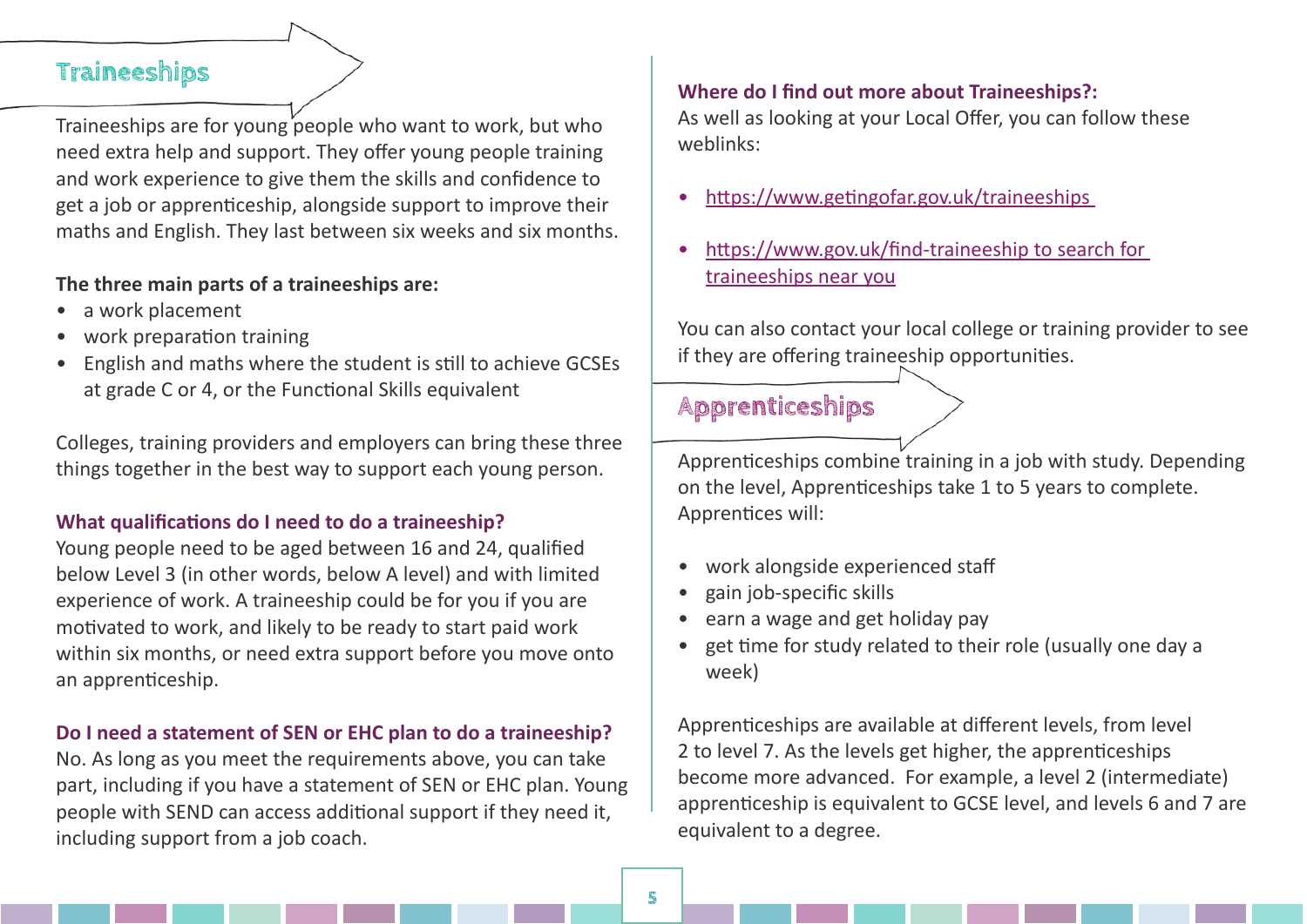Young people can apply for apprenticeships while they are still in school, or when they are in college. To start one they will need to be:

- 16 or over by the end of the summer holidays
- Living in England
- Not in full-time education

## **What qualifications does a young person need to do an apprenticeship?**

Applying for an apprenticeship is a competitive process. Apprenticeships are jobs, so employers decide who they are going to employ, and what the entry requirements should be. For example, some employers may ask that the young person has GCSEs including English and maths at certain grades. But as a general rule, apprenticeships should be open to everyone over the age of 16.

There are, however, English and maths 'exit requirements' for apprenticeships set by the Government (qualifications you must achieve to complete your apprenticeship). These vary according to the level of apprenticeship but as a minimum they will be:

- **• Level 2** an English and maths qualification of at least level 1 (Functional Skills Level 1 or GCSE grade E or 2). You must also study for a level 2 qualification in English and maths and take the tests, before taking the end-point assessment or achieving an apprenticeship framework
- **• Level 3 or above** level 2 Functional Skills or GCSE qualifications grade A\* to C (or 9 to 4) in English and maths before taking the end-point assessment or achieving an apprenticeship framework

If a young person has an EHC plan or statement, or had one in the past, there may be flexibility around the English and maths qualifications they would need to complete their apprenticeship. Please speak to your employer or training provider for more information.

As with any other job, an applicant can request extra support known as 'reasonable adjustments' for help with the application process and for support on the apprenticeship itself (both at work and while studying). Young people should speak to their tutors or careers advisers at school or college if they have SEND, and think they should have reasonable adjustments.

# **Does a young person need a statement of SEN or EHC plan to do an Apprenticeship?**

No – apprenticeships are open to everyone aged over 16 living in England not in full-time education.

# **What support is available for apprentices with additional needs?**

The Government provides extra funding to support apprentices with SEND. Payments of £1000 each are available for training providers and employers with apprentices aged 16-18, or 19-24 who have an EHC plan or were previously in care.

Training providers can also claim learning support of up to £150 per month (up to £1,800 per year) from the ESFA (Education and Skills Funding Agency) to support reasonable adjustments under the Equality Act for an apprentice's additional costs, and excess learning support up to £19,000.

**6**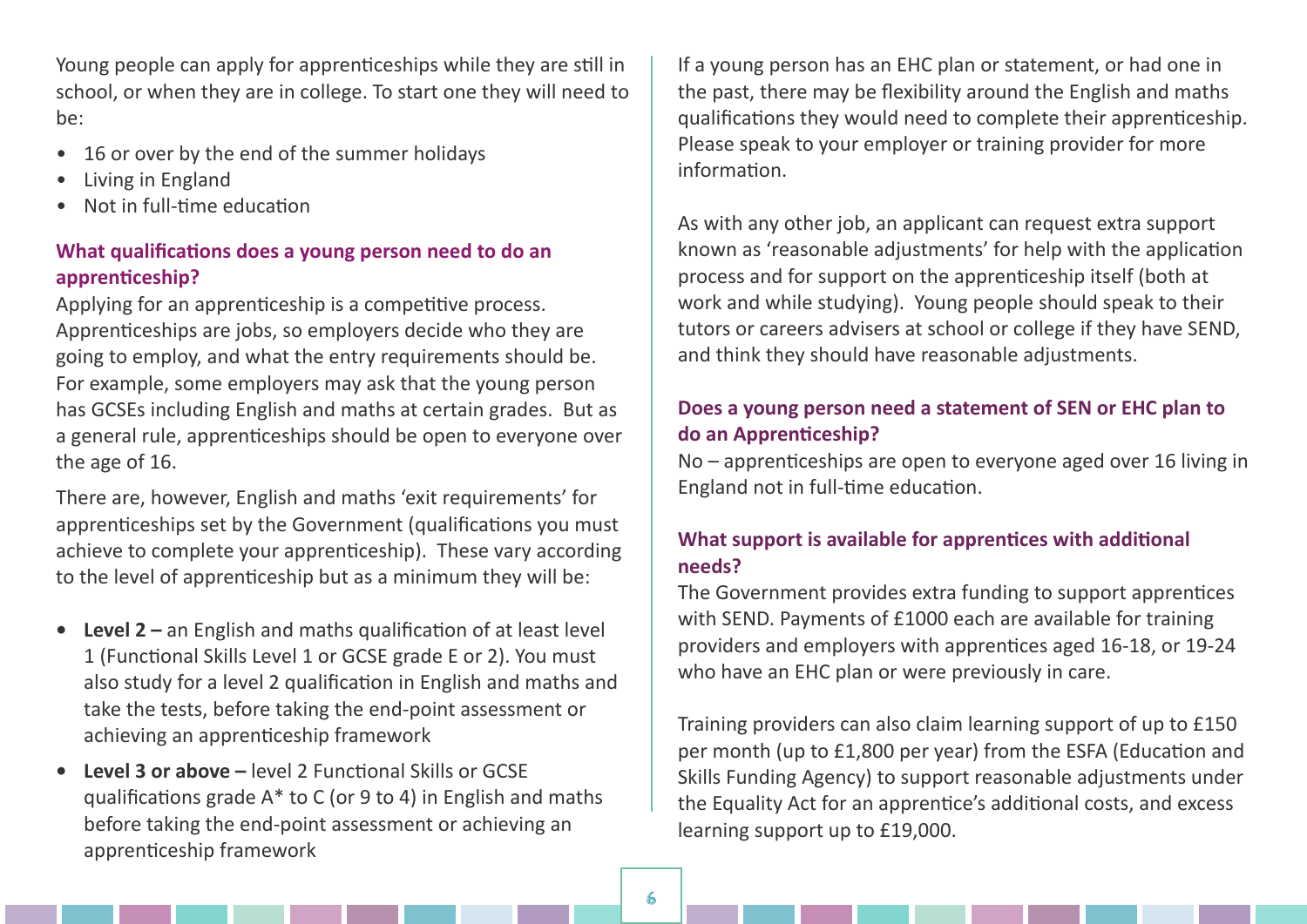Access to Work funding is also available to support apprentices in the workplace (see below).

And as mentioned above, if a young person has, or previously had, an EHC plan or statement, there may be flexibility around the English and maths qualifications they would need to complete their apprenticeship.

## **Where do I find out more about Apprenticeships?:**

You can find out more about apprenticeships on gov.uk: <https://www.gov.uk/apprenticeships-guide>

This includes a link to the Find an Apprenticeship Service, where apprenticeship vacancies are listed and can be applied for. Where an employer is Disability Confident, the logo will display on their vacancies in the service:

<https://www.gov.uk/apply-apprenticeship>

Further information is also available here: [https://www.gov.uk/government/publications/a-guide-to](https://www.gov.uk/government/publications/a-guide-to-apprenticeships#history)[apprenticeships#history](https://www.gov.uk/government/publications/a-guide-to-apprenticeships#history)

For more information on the English and maths flexibilities available for some people with learning disabilities and difficulties, see here:

[https://resources.amazingapprenticeships.com/resources/](https://resources.amazingapprenticeships.com/resources/changes-to-english-and-maths-requirements-for-apprenticeships/  ) [changes-to-english-and-maths-requirements-for](https://resources.amazingapprenticeships.com/resources/changes-to-english-and-maths-requirements-for-apprenticeships/  )[apprenticeships/](https://resources.amazingapprenticeships.com/resources/changes-to-english-and-maths-requirements-for-apprenticeships/  ) 

# **Access to Work Support for individuals and employers**

Access to Work is a fund provided by the Department for Work and Pensions for help at work that isn't covered by an employer making reasonable adjustments. The support offered is based on a person's needs. An Access to Work grant can pay for:

- special equipment, adaptations or support worker services to help do things like answer the phone or go to meetings
- help getting to and from work

The money doesn't have to be paid back and won't affect other benefits.

For more information on Access to Work and apprenticeships, visit this webpage: [https://www.gov.uk/access-to-work](https://www.gov.uk/access-to-work  )

Access to Work is also available to support the work placement of a supported internship or traineeship. The school, college or training provider will apply on the young person's behalf. For more information about applying, visit this webpage: [https://](https://www.preparingforadulthood.org.uk/downloads/supported-internships/access-to-work-fund.htm ) [www.preparingforadulthood.org.uk/downloads/supported](https://www.preparingforadulthood.org.uk/downloads/supported-internships/access-to-work-fund.htm )[internships/access-to-work-fund.htm](https://www.preparingforadulthood.org.uk/downloads/supported-internships/access-to-work-fund.htm )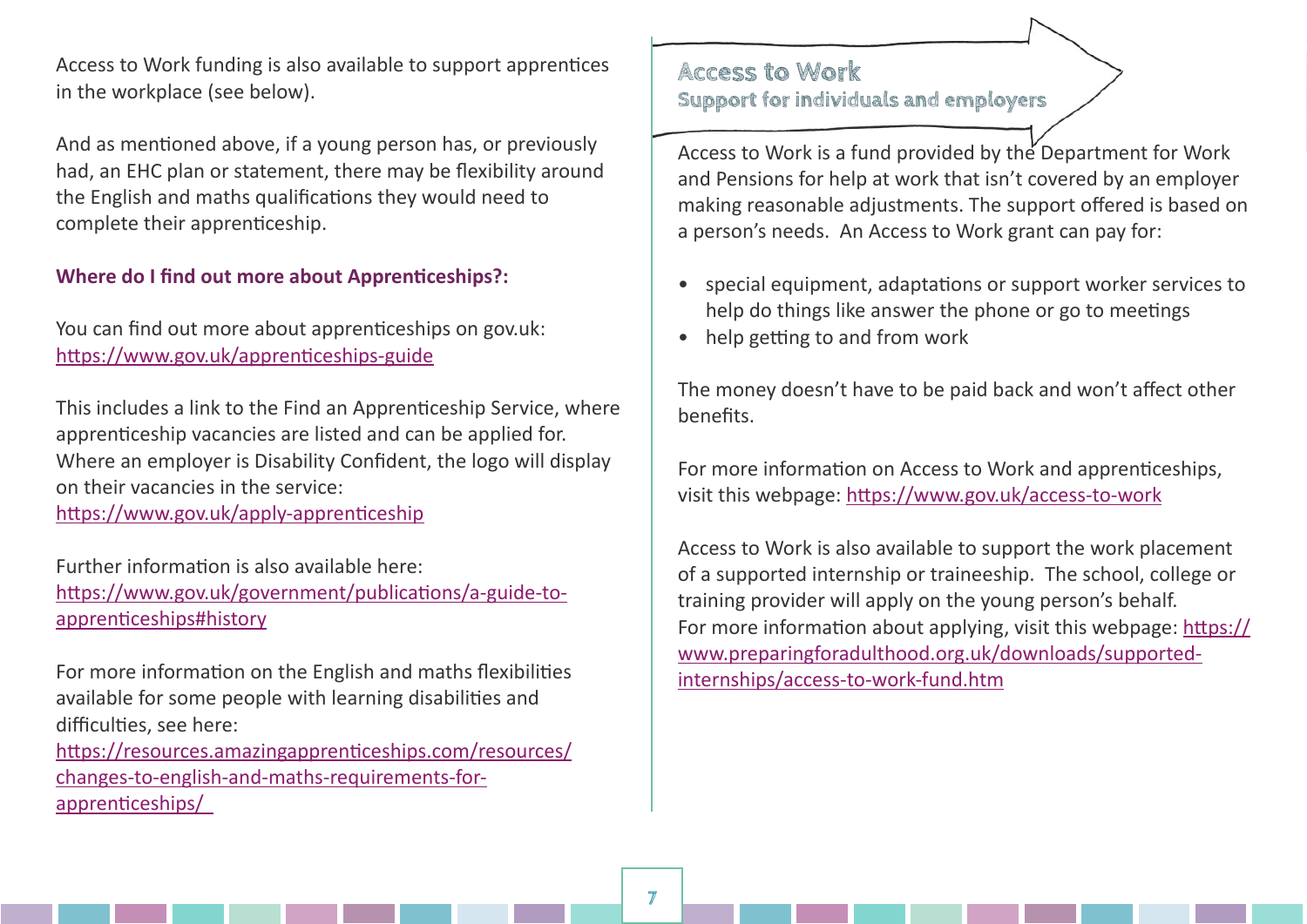# **Routes into Work Chart**

| Route                 | Description                                                                                                                                                                                                | Do I need an<br>EHC plan? | What qualifications or<br>experience do I need?                                                               | How long<br>will it last?                | Can I apply for<br>Access to Work? |
|-----------------------|------------------------------------------------------------------------------------------------------------------------------------------------------------------------------------------------------------|---------------------------|---------------------------------------------------------------------------------------------------------------|------------------------------------------|------------------------------------|
| Study programmes      | Brings together help to get a job and<br>live independently. Study programmes<br>include qualifications, work experi-<br>ence, and life skills                                                             | <b>No</b>                 | Depends on the course<br>or qualification(s) you<br>want to study.                                            | Depends<br>on the<br>course              | <b>No</b>                          |
| Supported internships | A type of study programme focused<br>on getting a job. Young people do<br>most of their learning at work, on the<br>job, with help from a job coach                                                        | Yes                       | <b>None</b>                                                                                                   | At least<br>6m, nor-<br>mally<br>$9-12m$ | Yes                                |
| <b>Traineeships</b>   | For young people who want to work<br>but who need extra help to become<br>'work ready'. They offer training and<br>work<br>experience to provide skills and confi-<br>dence to get a job or apprenticeship | <b>No</b>                 | Below Level 3 (in other<br>words, below A level)<br>and with limited expe-<br>rience of work                  | Between 6<br>weeks and<br>6 months       | Yes                                |
| Apprenticeships       | A job that includes training                                                                                                                                                                               | <b>No</b>                 | Some qualifications<br>are needed to<br>complete an<br>$apprenticeship - see$<br>pages 5-7 for more<br>detail | Between 1<br>and 5 years                 | Yes                                |